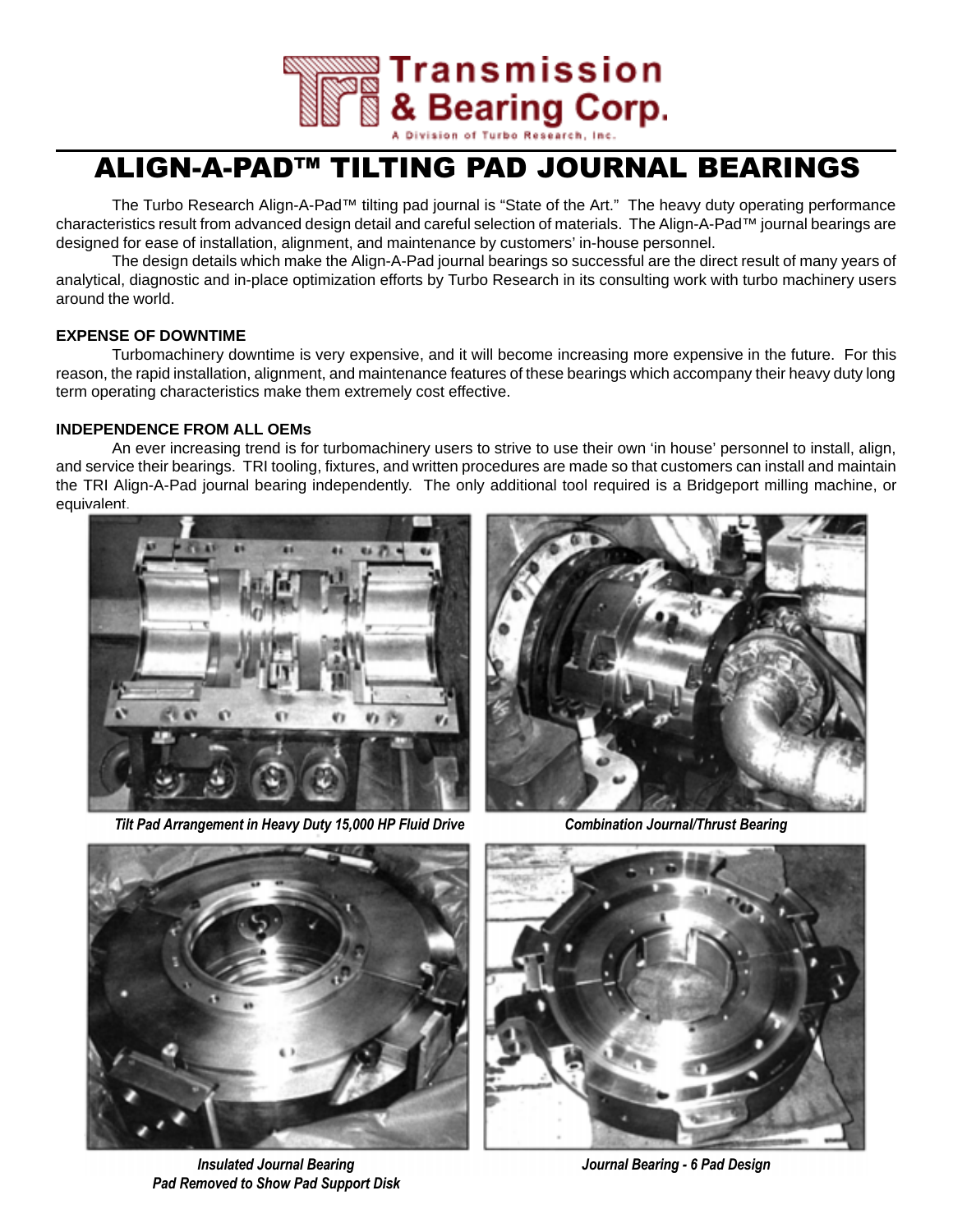# TRI Align-A-Pad<sup>™</sup> Bearings with 5 or 6 Tilting Pads

### **LIFE EXTENSION, PM (Preventative Maintenance) INTERVAL EXTENSION**

Many existing machines or all ages, types, and sizes suffer from high vibration, are difficult to get through critical speeds on star-up, have short bearing life, have continually changing alignment conditions, and/or have short intervals between preventative maintenance outages to change out bearings.

There have been many cases where the installation of TRI Align-A-Pad journal bearings has cured such problems instantly, providing a life extension of all machinery in the system.

### **MANY DIFFERENT TYPES OF ALIGN-A-PAD BEARINGS**

TRI designs and manufactures Align-A-Pad journal bearings to meet specific customer requirements. Our designs are based upon a standard set of design features and dimensions for new and retrofit applications. For unique requirements, special design features, such as film damper bearings, are available.

Several examples of TRI Align-A-Pad journal bearing assemblies are shown in this brochure.

#### **PRECISE, FASTER AND EASIER ALIGNMENT OF BEARINGS AND SHAFTS**

The 'saddle blocks' on the outside of TRI bearings are designed to provide high contact stiffness between the bearing housing and the machine pedestal, and, at the same time, they are designed to permit easy alignment changes while maintaining a high contact area even after large alignment moves. No hand work of the saddle blocks is required after an alignment move to maintain the original contact pattern to the pedestal bore, as is typical for the saddle blocks made by almost all other manufacturers.

Experience over several years indicates that the material used by TRI for saddle blocks minimizes galling of the surfaces of the saddle blocks and wear of the pedestal bores.

Consequently, the design and material of the saddle blocks on TRI bearings contribute substantially to high stiffness of bearings over the long term.

#### **LUBE OIL SUPPLY AND DRAIN**

The oil flow pattern within a TRI Align-A-Pad bearing is given detailed attention as it is an important contributor to the successful performance of the bearings.



Turbo Research developed a series of proprietary computer programs for modeling and simulating the performance and vibratory behavior of complex bearing and flexible rotor-bearing systems of all sizes. TRI has been using these programs since the early 1970's to understand the detailed performance of individual journal bearings and to predict accurately the vibratory behavior of complex rotor-bearing systems for specific tilt-pad bearing geometry.

With this capability, TRI is able to design, manufacture, steam whirl, and/or other influential forces.

### **'PRELOADED' BEARING DESIGN**

A very important feature of the TRI Align-A-Pad journal bearing is the ability to finish machine and assemble it with a precisely controlled preload. Preload is achieved by making the 'machined clearance' larger than the 'assembled' clearance'. This permits the stiffness and damping characteristics of Align-A-Pad bearing to be chosen to suit the needs of the system, such as to control rotor vibrations both synchronous (due to unbalance) and/or non-synchronous (due to steam whirl, oil whip, resonant whirl or other instability).

### **NUMBER OF PADS AND PAD LENGTH**

The number of pads, the angular location, and the length of the pads are determined by several factors. These factors include the magnitude and direction of the load during turning gear operation and during on-line operation, nozzle block forces in the case of steam turbines, cold to hot alignment changes between adjacent parts of a machinery train, and dynamic loading due to unbalance or subsynchronous vibration.



**Pad Retaining Bolts**

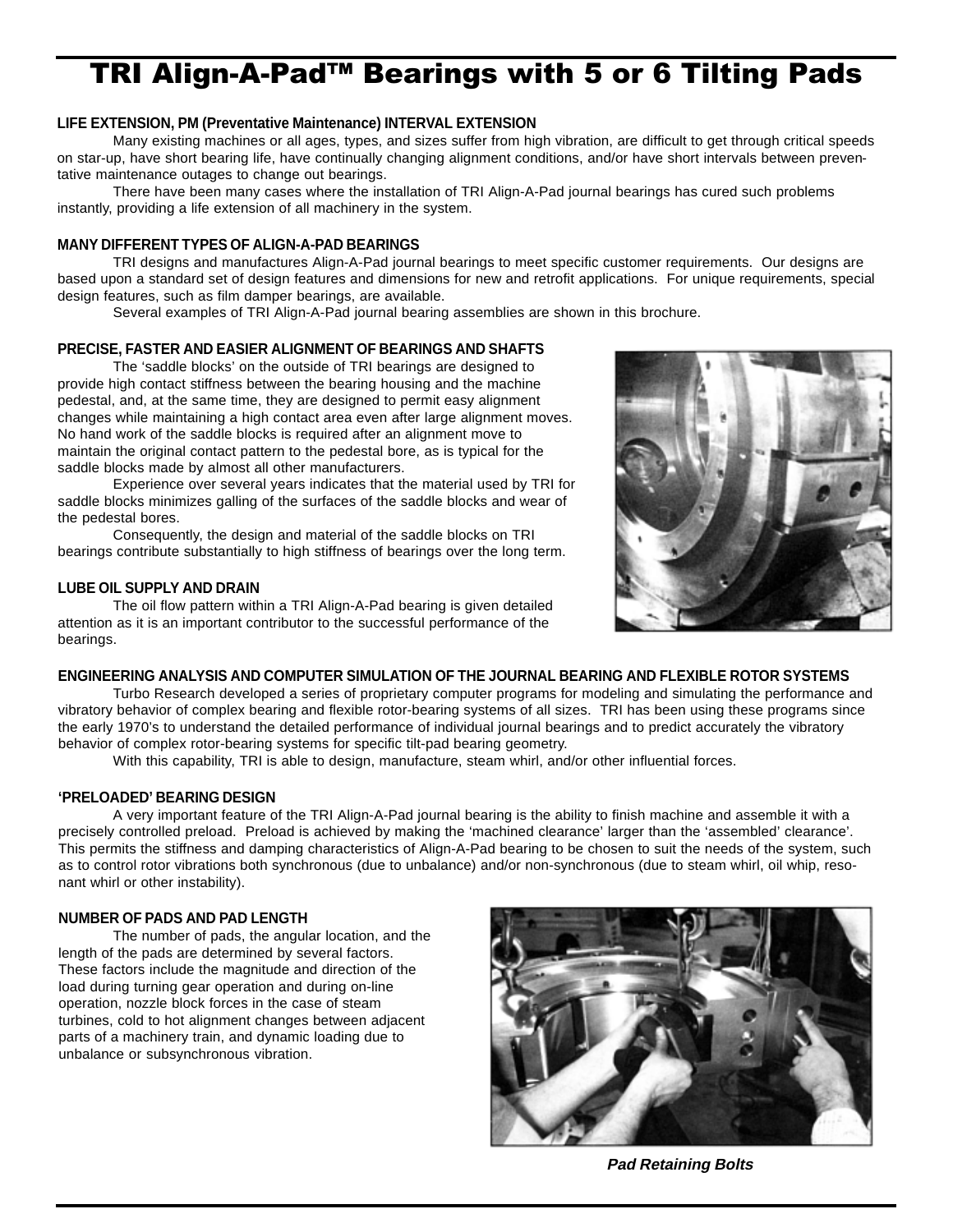# Critical Design Features and Details



#### **PAD AND PAD SUPPORT DISK DESIGN**

On the back of each pad is a large male dome which is integral to the pad. It is designed to maximize the stiffness of the pad and contact, and to assure continuous tri-axis alignment of each pad to the journal at installation and during operation, even for an excessively large misalignment of over 1/16" per foot between the shaft and the housing.

The female pad support disk which mates to the male dome of the pad is very stiff and is mounted in the housing.

The materials of the pads and pad support disks are carefully chosen and processed to minimize wear. The assembled clearance of each pad is adjusted by changing the thickness of the shim plate between the pad support disk and the housing.

#### **INSTUMENTATION: ROTOR BIBRATION, BEARING VIBRATION & BEARING METAL TEMPERATURE**

TRI designed thermocouples and RTDs are available for use in any TRI bearing. They are typically used in the bottom pad of an Align-A-Pad bearing, which usually is the most highly loaded pad. The pads and housing can be drilled for non-contacting proximity vibration probes for monitoring the health of a bearing.

TRI can design, supply and supervise installation of a complete T/C and/or vibration monitoring system—from the bearings into the control rooms.

#### **BEARING HOUSING, PEDESTALS AND SOLEPLATES**

TRI designs and supplies bearing housings and pedestals for new and retrofit applications to support any TRI bearing. Where appropriate, TRI designs, manufactures, supplies and installs foundations and soleplates to support TRI bearings.

#### **VIBRATION CONTROL**

A properly designed journal bearing can control the vibrations of the rotor which is supports. The specific feature of a TRI bearing are chosen according to the types and severity of the rotor vibrations which must be restrained, as well as the magnitude and direction of any steady load. The most common types of vibration are caused by unbalance, bearing misalignment, fluid forces on the rotor assembly which are usually load related, and/or incorrect oil temperature.

For most applications, the preferred pad arrangements are either five-pad or six-pad, though other pad arrangements are available.

## **INSULATED BEARINGS**

Large motors and generators require at least one bearing to be insulated. TRI Align-A-Pad bearings can be made with either noninsulated or insulated saddle blocks. Alternately, permanently insulated shaft couplings can be manufactured and supplied by TRI.

#### **LUBE OIL SYSTEMS**

The details of lube oil conditioning, pumping and filtering systems are critical to the successful operation of all bearings. TRI designs, manufactures, supplies and supervises installation of complete lube oil systems for new and retrofit applications for bearings of all types. TRI also supplies emergency DC powered lube oil systems to critical bearing systems.



#### **SEALS, FLOATING RING AND LABYRINTH**

All TRI seals are made of babbitt and steel to prevent scoring. TRI specifications do NOT permit seals of aluminum or bronze.

#### **TIN BASED BABBITT**

TRI uses only tin based babbitt of suitable thickness bonded to the steel with a chemically tinned bond. Dovetails are not permitted unless specifically requested by the customer, as these often tend to cause the babbitt to crack along the dovetail line and/or to 'wipe' prematurely.

#### **Q.C. OF BABBITT BOND**

All bearings and seals are 100% inspected with ultrasonic nondestructive testing. Our norm is 100% bond.